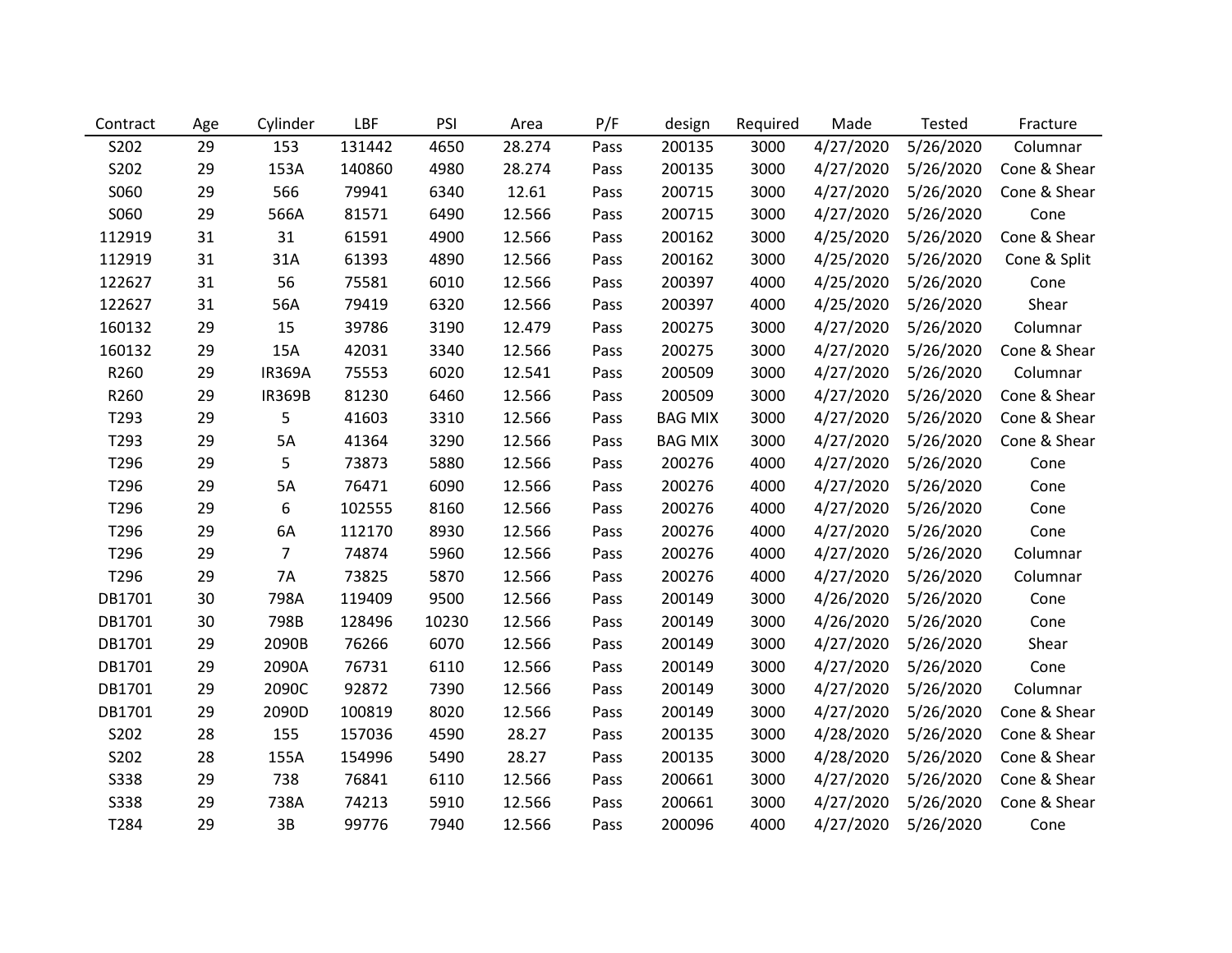| T284   | 29 | 3C             | 90725  | 7220 | 12.566 | Pass | 200096         | 4000 | 4/27/2020 | 5/26/2020 | Columnar     |
|--------|----|----------------|--------|------|--------|------|----------------|------|-----------|-----------|--------------|
| P230   | 29 | 1772           | 143253 | 5070 | 28.274 | Pass | 200160         | 3000 | 4/27/2020 | 5/26/2020 | Cone & Shear |
| P230   | 29 | 1772A          | 132822 | 4700 | 28.274 | Pass | 200160         | 3000 | 4/27/2020 | 5/26/2020 | Cone & Shear |
| P230   | 29 | 1773           | 79833  | 6350 | 12.566 | Pass | 200154         | 3000 | 4/27/2020 | 5/26/2020 | Columnar     |
| P230   | 29 | 1773A          | 78934  | 6280 | 12.566 | Pass | 200154         | 3000 | 4/27/2020 | 5/26/2020 | Columnar     |
| P230   | 28 | 1774           | 75174  | 5980 | 12.566 | Pass | 200154         | 3000 | 4/28/2020 | 5/26/2020 | Cone & Shear |
| P230   | 28 | 1774A          | 77844  | 6190 | 12.566 | Pass | 200154         | 3000 | 4/28/2020 | 5/26/2020 | Columnar     |
| P230   | 28 | 1775           | 122550 | 4350 | 28.18  | Pass | 200160         | 3000 | 4/28/2020 | 5/26/2020 | Cone & Shear |
| P230   | 28 | 1775A          | 118294 | 4180 | 28.274 | Pass | 200160         | 3000 | 4/28/2020 | 5/26/2020 | Cone & Shear |
| Q921   | 28 | 727            | 63393  | 5050 | 12.541 | Pass | 200186         | 3000 | 4/28/2020 | 5/26/2020 | Cone & Shear |
| Q921   | 28 | 727A           | 61049  | 4860 | 12.566 | Pass | 200186         | 3000 | 4/28/2020 | 5/26/2020 | Cone & Shear |
| R243   | 29 | 163            | 75082  | 5970 | 12.566 | Pass | 200527         | 3000 | 4/27/2020 | 5/26/2020 | Cone         |
| R243   | 29 | 163A           | 72850  | 5800 | 12.566 | Pass | 200527         | 3000 | 4/27/2020 | 5/26/2020 | Columnar     |
| T336   | 28 | 12             | 70052  | 5590 | 12.535 | Pass | 200641         | 3000 | 4/28/2020 | 5/26/2020 | Cone & Shear |
| T336   | 28 | 12A            | 66870  | 5320 | 12.566 | Pass | 200641         | 3000 | 4/28/2020 | 5/26/2020 | Cone         |
| U031   | 29 | $\mathbf{1}$   | 102280 | 8140 | 12.566 | Pass | <b>BAG MIX</b> | 3000 | 4/27/2020 | 5/26/2020 | Cone         |
| U031   | 29 | 1A             | 99984  | 7960 | 12.566 | Pass | <b>BAG MIX</b> | 3000 | 4/27/2020 | 5/26/2020 | Cone & Shear |
| U031   | 28 | $\overline{2}$ | 96828  | 7710 | 12.566 | Pass | <b>BAG MIX</b> | 3000 | 4/28/2020 | 5/26/2020 | Cone         |
| U031   | 28 | 2A             | 94985  | 7560 | 12.566 | Pass | <b>BAG MIX</b> | 3000 | 4/28/2020 | 5/26/2020 | Cone         |
| 106077 | 29 | 33A            | 72634  | 5780 | 12.566 | Pass | 200286         | 3000 | 4/27/2020 | 5/26/2020 | Cone & Shear |
| 106077 | 29 | 33A            | 76004  | 6050 | 12.566 | Pass | 200286         | 3000 | 4/27/2020 | 5/26/2020 | Cone         |
| Q029   | 28 | 491A           | 77333  | 6150 | 12.566 | Pass | 200368         | 4000 | 4/28/2020 | 5/26/2020 | Columnar     |
| Q029   | 28 | 491A           | 76328  | 6070 | 12.566 | Pass | 200368         | 4000 | 4/28/2020 | 5/26/2020 | Cone & Shear |
| Q029   | 28 | 492A           | 77988  | 6210 | 12.566 | Pass | 200368         | 4000 | 4/28/2020 | 5/26/2020 | Cone & Shear |
| Q029   | 28 | 492A           | 82486  | 6560 | 12.566 | Pass | 200368         | 4000 | 4/28/2020 | 5/26/2020 | Cone         |
| Q029   | 28 | 493A           | 78670  | 6250 | 12.592 | Pass | 200368         | 4000 | 4/28/2020 | 5/26/2020 | Cone         |
| Q029   | 28 | 493A           | 78035  | 6210 | 12.566 | Pass | 200368         | 4000 | 4/28/2020 | 5/26/2020 | Cone         |
| R295   | 28 | 121A           | 56095  | 4460 | 12.566 | Pass | 200204         | 3000 | 4/28/2020 | 5/26/2020 | Cone         |
| R295   | 28 | 121A           | 57609  | 4580 | 12.566 | Pass | 200204         | 3000 | 4/28/2020 | 5/26/2020 | Cone         |
| S009   | 29 | 22A            | 67475  | 5370 | 12.566 | Pass | 200217         | 3000 | 4/27/2020 | 5/26/2020 | Shear        |
| S009   | 29 | 22A            | 70248  | 5590 | 12.566 | Pass | 200217         | 3000 | 4/27/2020 | 5/26/2020 | Cone & Split |
| S272   | 29 | 24             | 72778  | 5790 | 12.566 | Pass | 200054         | 4000 | 4/27/2020 | 5/26/2020 | Cone         |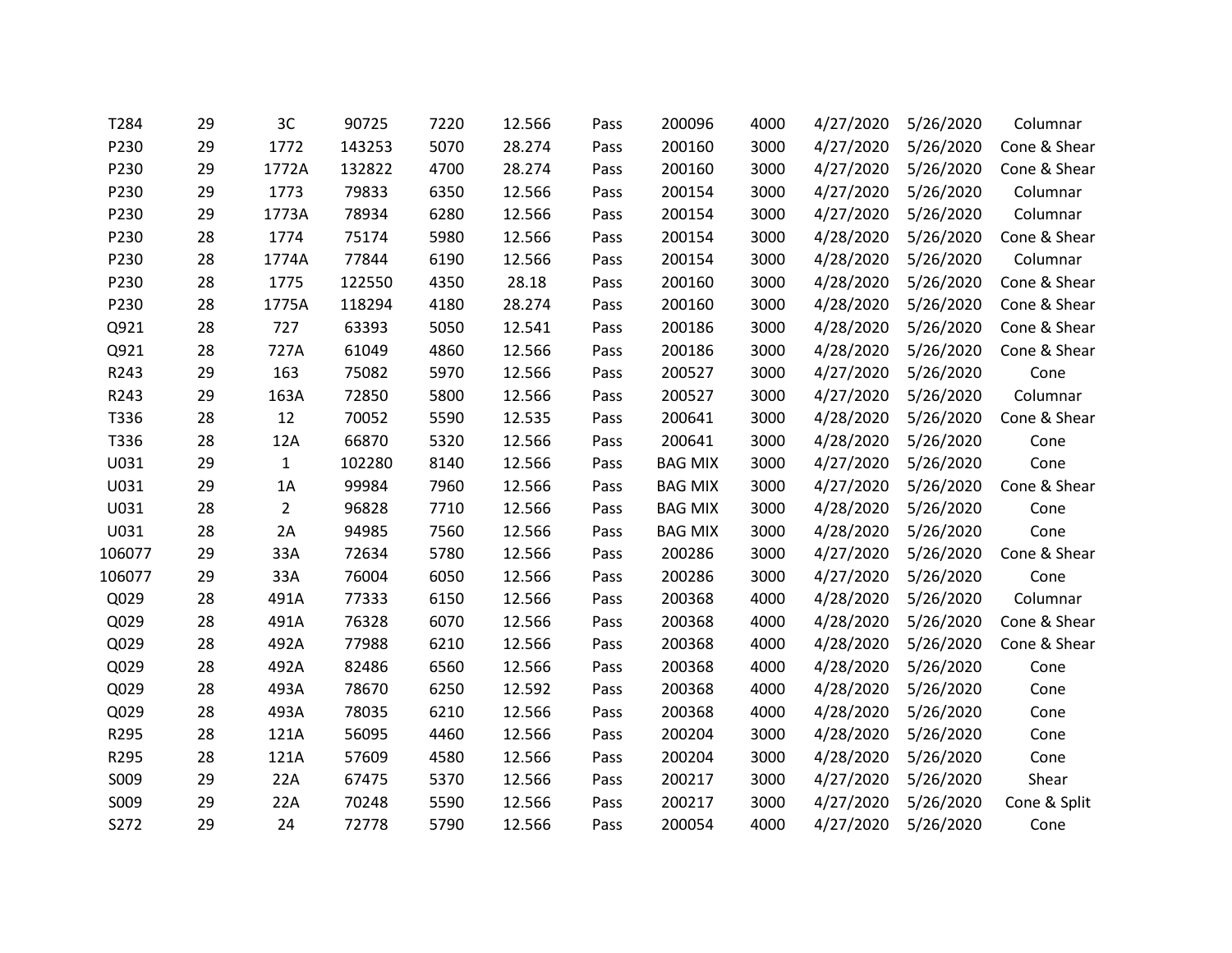| S272   | 29 | 24A   | 68443  | 5450  | 12.566 | Pass | 200054       | 4000  | 4/27/2020 | 5/26/2020 | Cone         |
|--------|----|-------|--------|-------|--------|------|--------------|-------|-----------|-----------|--------------|
| T013   | 29 | 8A    | 62214  | 4950  | 12.566 | Pass | 200217       | 3000  | 4/27/2020 | 5/26/2020 | Cone & Shear |
| T013   | 29 | 8A    | 70989  | 5650  | 12.566 | Pass | 200217       | 3000  | 4/27/2020 | 5/26/2020 | Cone         |
| T013   | 28 | 9A    | 75461  | 5980  | 12.629 | Pass | 200217       | 3000  | 4/28/2020 | 5/26/2020 | Columnar     |
| T013   | 28 | 9A    | 75935  | 6040  | 12.566 | Pass | 200217       | 3000  | 4/28/2020 | 5/26/2020 | Cone & Shear |
| T014   | 28 | 31A   | 86382  | 6870  | 12.566 | Pass | 200225       | 3000  | 4/28/2020 | 5/26/2020 | Cone         |
| T014   | 28 | 31A   | 82969  | 6600  | 12.566 | Pass | 200225       | 3000  | 4/28/2020 | 5/26/2020 | Cone         |
| T079   | 29 | 102A  | 83300  | 6630  | 12.566 | Pass | 200065       | 3000  | 4/27/2020 | 5/26/2020 | Columnar     |
| T079   | 29 | 102A  | 82327  | 6550  | 12.566 | Pass | 200065       | 3000  | 4/27/2020 | 5/26/2020 | Cone         |
| P079   | 28 | 103A  | 68617  | 5450  | 12.598 | Pass | 200066       | 3000  | 4/28/2020 | 5/26/2020 | Cone         |
| P079   | 28 | 103A  | 69593  | 5540  | 12.566 | Pass | 200066       | 3000  | 4/28/2020 | 5/26/2020 | Columnar     |
| T265   | 29 | 23A   | 93251  | 7420  | 12.566 | Pass | <b>GROUT</b> | 3000  | 4/27/2020 | 5/26/2020 | Columnar     |
| T265   | 29 | 23A   | 111322 | 8860  | 12.566 | Pass | <b>GROUT</b> | 3000  | 4/27/2020 | 5/26/2020 | Cone & Shear |
| T281   | 31 | 86A   | 56682  | 4510  | 12.566 | Pass | 200084       | 3000  | 4/25/2020 | 5/26/2020 | Cone & Shear |
| T281   | 31 | 86A   | 54771  | 4360  | 12.566 | Pass | 200084       | 3000  | 4/25/2020 | 5/26/2020 | Columnar     |
| T290   | 28 | 11    | 58434  | 4650  | 12.566 | Pass | 200084       | 3000  | 4/28/2020 | 5/26/2020 | Cone & Shear |
| T290   | 28 | 11A   | 74528  | 5930  | 12.566 | Pass | 200084       | 3000  | 4/28/2020 | 5/26/2020 | Cone & Shear |
| T290   | 28 | 12    | 50448  | 4010  | 12.566 | Pass | 200084       | 3000  | 4/28/2020 | 5/26/2020 | Columnar     |
| T290   | 28 | 12A   | 47116  | 3750  | 12.566 | Pass | 200084       | 3000  | 4/28/2020 | 5/26/2020 | Columnar     |
| T350   | 28 | 20A   | 64670  | 5150  | 12.566 | Pass | 200250       | 3000  | 4/28/2020 | 5/26/2020 | Columnar     |
| T350   | 28 | 20A   | 67049  | 5340  | 12.566 | Pass | 200250       | 3000  | 4/28/2020 | 5/26/2020 | Cone         |
| T350   | 28 | 21A   | 47928  | 3810  | 12.566 | Pass | 200320       | 3000  | 4/28/2020 | 5/26/2020 | Cone & Shear |
| T350   | 28 | 21A   | 46050  | 3660  | 12.566 | Pass | 200320       | 3000  | 4/28/2020 | 5/26/2020 | Cone         |
| T369   | 28 | 10A   | 68918  | 5480  | 12.566 | Pass | 200603       | 3000  | 4/28/2020 | 5/26/2020 | Cone & Shear |
| T369   | 28 | 10A   | 69937  | 5570  | 12.566 | Pass | 200603       | 3000  | 4/28/2020 | 5/26/2020 | Cone         |
| DB1801 | 29 | 6ARB  | 140516 | 11210 | 12.535 | Pass | 200031       | 10000 | 4/27/2020 | 5/26/2020 | Cone & Shear |
| DB1801 | 29 | 6ARB  | 135832 | 10810 | 12.566 | Pass | 200031       | 10000 | 4/27/2020 | 5/26/2020 | Cone & Shear |
| DB1801 | 29 | 40ARK | 160791 | 12800 | 12.566 | Pass | 200734       | 10000 | 4/27/2020 | 5/26/2020 | Cone         |
| DB1801 | 29 | 40ARK | 180613 | 14370 | 12.566 | Pass | 200734       | 10000 | 4/27/2020 | 5/26/2020 | Cone         |
| P079   | 28 | 457   | 56395  | 4490  | 12.566 | Pass | 200260       | 3000  | 4/28/2020 | 5/26/2020 | Cone         |
| P079   | 28 | 457A  | 55866  | 4450  | 12.566 | Pass | 200260       | 3000  | 4/28/2020 | 5/26/2020 | Cone & Shear |
| T284   | 29 | 4     | 127208 | 10050 | 12.661 | Pass | 200096       | 4000  | 4/27/2020 | 5/26/2020 | Cone & Shear |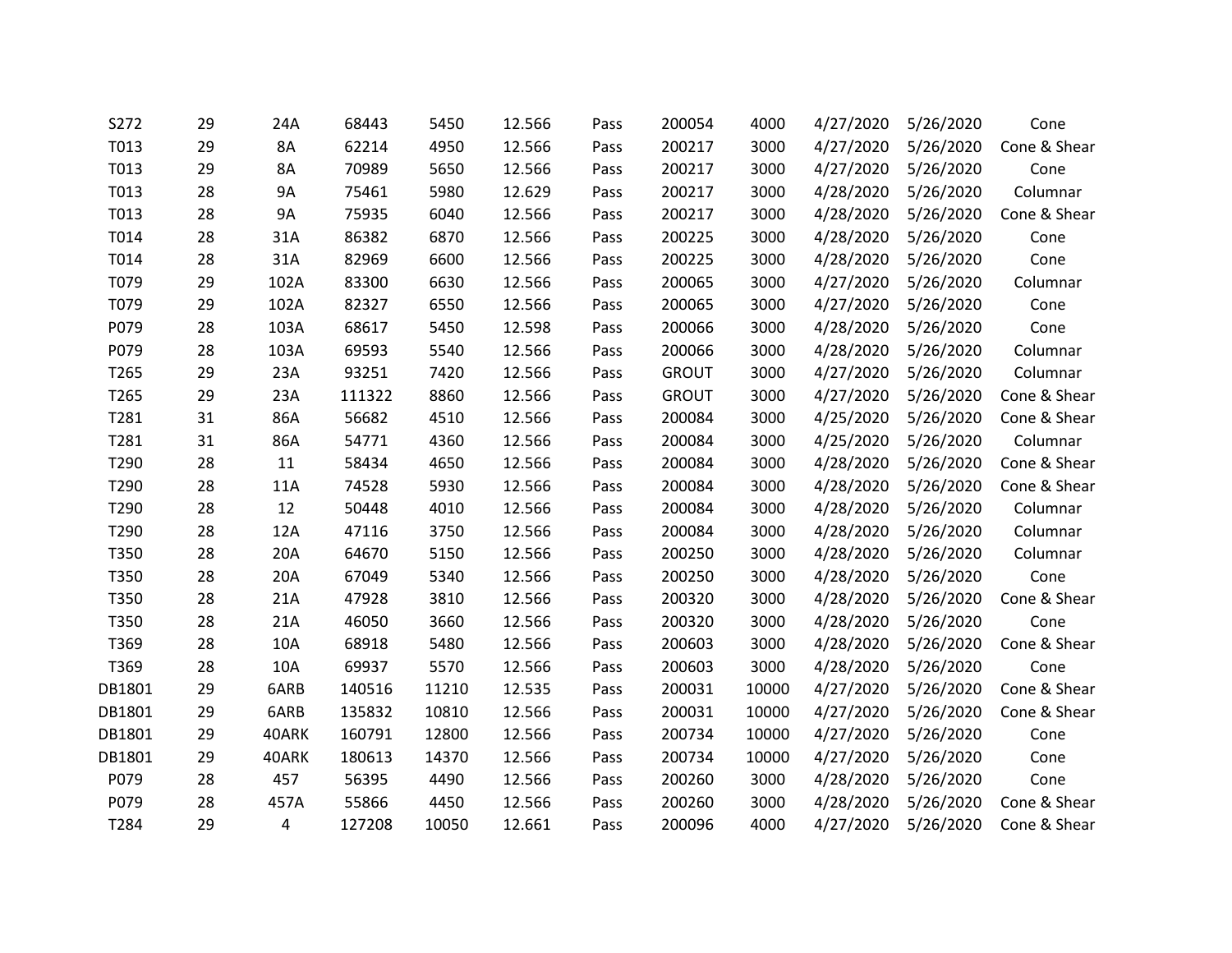| T284   | 29 | 4A           | 117022 | 9310  | 12.566 | Pass | 200096 | 4000 | 4/27/2020 | 5/26/2020 | Cone         |
|--------|----|--------------|--------|-------|--------|------|--------|------|-----------|-----------|--------------|
| T378   | 28 | $\mathbf{1}$ | 48820  | 3880  | 12.566 | Pass | 200178 | 3000 | 4/28/2020 | 5/26/2020 | Columnar     |
| T378   | 28 | 1A           | 48917  | 3890  | 12.566 | Pass | 200178 | 3000 | 4/28/2020 | 5/26/2020 | Cone & Shear |
| T932   | 30 | 13           | 72750  | 5790  | 12.573 | Pass | 200178 | 3000 | 4/26/2020 | 5/26/2020 | Cone & Shear |
| T932   | 30 | 13A          | 60395  | 4810  | 12.566 | Pass | 200178 | 3000 | 4/26/2020 | 5/26/2020 | Cone & Shear |
| T932   | 29 | 14           | 56631  | 4510  | 12.566 | Pass | 200178 | 3000 | 4/27/2020 | 5/26/2020 | Cone & Shear |
| T932   | 29 | 14A          | 67541  | 5370  | 12.566 | Pass | 200178 | 3000 | 4/27/2020 | 5/26/2020 | Cone & Shear |
| DB1801 | 29 | 106          | 76455  | 6080  | 12.566 | Pass | 200677 | 3000 | 4/27/2020 | 5/26/2020 | Columnar     |
| DB1801 | 29 | 106A         | 79795  | 6350  | 12.566 | Pass | 200677 | 3000 | 4/27/2020 | 5/26/2020 | Columnar     |
| DB1801 | 28 | 107          | 86508  | 6880  | 12.566 | Pass | 200639 | 4000 | 4/28/2020 | 5/26/2020 | Cone & Shear |
| DB1801 | 28 | 107A         | 85926  | 6840  | 12.566 | Pass | 200639 | 4000 | 4/28/2020 | 5/26/2020 | Cone         |
| S202   | 29 | 154          | 73379  | 5840  | 12.566 | Pass | 200401 | 3000 | 4/27/2020 | 5/26/2020 | Columnar     |
| S202   | 29 | 154A         | 72191  | 5740  | 12.566 | Pass | 200401 | 3000 | 4/27/2020 | 5/26/2020 | Columnar     |
| S202   | 28 | 157          | 75187  | 5980  | 12.566 | Pass | 200925 | 4000 | 4/28/2020 | 5/26/2020 | Cone         |
| S202   | 28 | 157A         | 77751  | 6190  | 12.566 | Pass | 200925 | 4000 | 4/28/2020 | 5/26/2020 | Cone         |
| S202   | 28 | 157AR        | 75417  | 6000  | 12.566 | Pass | 200925 | 4000 | 4/28/2020 | 5/26/2020 | Cone & Shear |
| S202   | 28 | 157AR        | 72275  | 5750  | 12.566 | Pass | 200925 | 4000 | 4/28/2020 | 5/26/2020 | Cone         |
| S202   | 28 | 158          | 77943  | 6200  | 12.566 | Pass | 200925 | 4000 | 4/28/2020 | 5/26/2020 | Cone & Shear |
| S202   | 28 | 158A         | 76757  | 6110  | 12.566 | Pass | 200925 | 4000 | 4/28/2020 | 5/26/2020 | Cone         |
| S202   | 28 | 159          | 50420  | 4010  | 12.566 | Pass | 200925 | 4000 | 4/28/2020 | 5/26/2020 | Cone         |
| S202   | 28 | 159A         | 50769  | 4040  | 12.566 | Pass | 200925 | 4000 | 4/28/2020 | 5/26/2020 | Cone & Shear |
| S202   | 28 | 160          | 91448  | 7260  | 12.598 | Pass | 200925 | 4000 | 4/28/2020 | 5/26/2020 | Columnar     |
| S202   | 28 | 160A         | 93819  | 7470  | 12.566 | Pass | 200925 | 4000 | 4/28/2020 | 5/26/2020 | Cone         |
| S202   | 28 | 161          | 88617  | 7050  | 12.566 | Pass | 200925 | 4000 | 4/28/2020 | 5/26/2020 | Cone         |
| S202   | 28 | 161A         | 85915  | 6840  | 12.566 | Pass | 200925 | 4000 | 4/28/2020 | 5/26/2020 | Cone & Shear |
| T336   | 31 | 4            | 207281 | 16490 | 12.566 | Pass | 200724 | 9000 | 4/25/2020 | 5/26/2020 | Columnar     |
| T336   | 31 | 4A           | 216713 | 17250 | 12.566 | Pass | 200724 | 9000 | 4/25/2020 | 5/26/2020 | Cone         |
| T336   | 31 | 5            | 220893 | 17580 | 12.566 | Pass | 200724 | 9000 | 4/25/2020 | 5/26/2020 | Cone         |
| T336   | 31 | 5A           | 222874 | 17740 | 12.566 | Pass | 200724 | 9000 | 4/25/2020 | 5/26/2020 | Cone         |
| T336   | 31 | 6            | 202270 | 16100 | 12.566 | Pass | 200724 | 9000 | 4/25/2020 | 5/26/2020 | Cone         |
| T336   | 31 | 6A           | 200513 | 15960 | 12.566 | Pass | 200724 | 9000 | 4/25/2020 | 5/26/2020 | Cone         |
| T345   | 28 | 37A          | 66959  | 5330  | 12.566 | Pass | 200271 | 3000 | 4/28/2020 | 5/26/2020 | Cone & Shear |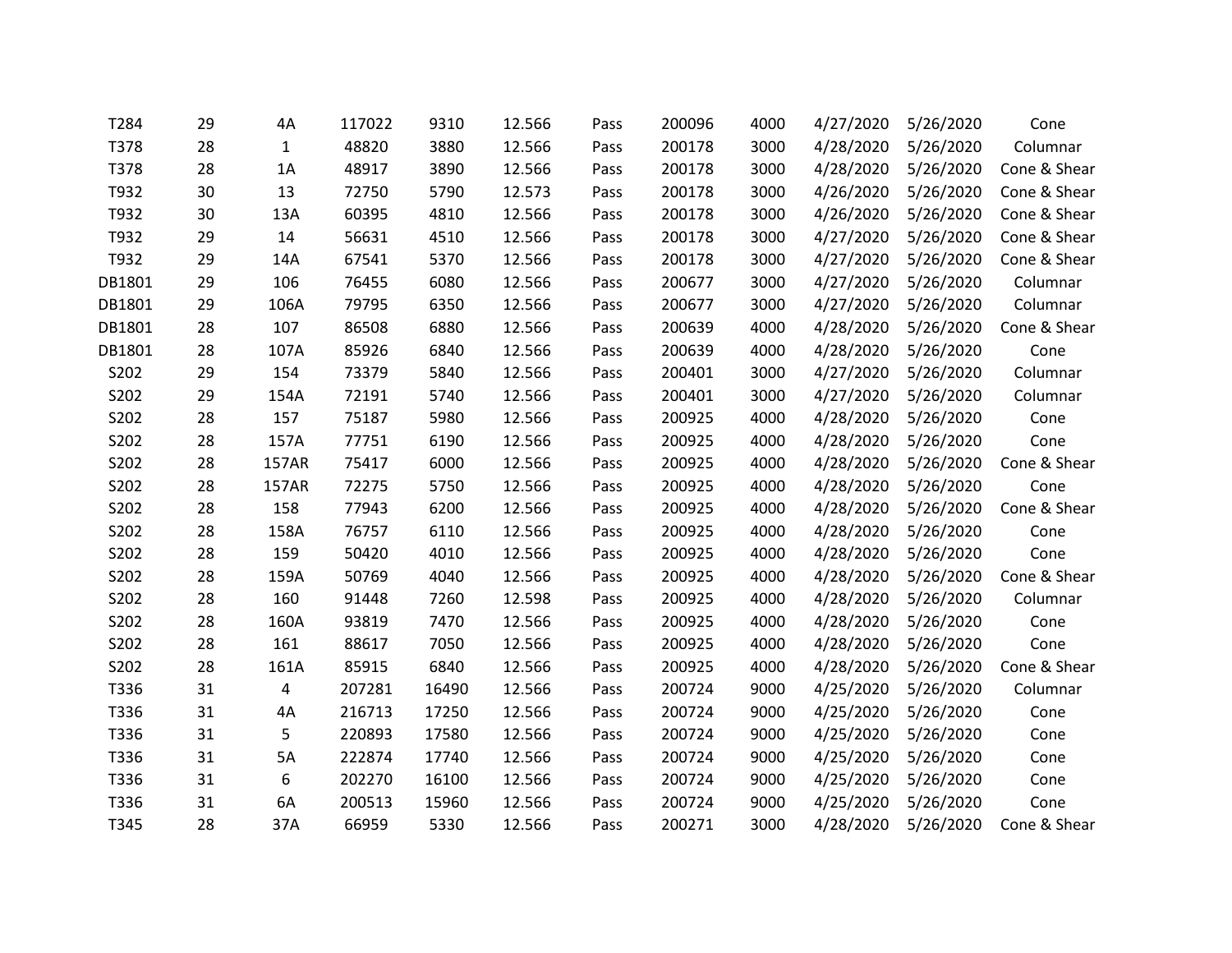| T345        | 28 | 37A           | 66593  | 5300 | 12.566 | Pass | 200271 | 3000 | 4/28/2020 | 5/26/2020 | Columnar     |
|-------------|----|---------------|--------|------|--------|------|--------|------|-----------|-----------|--------------|
| 121515      | 28 | 23            | 73972  | 5930 | 12.466 | Pass | 200063 | 3000 | 4/28/2020 | 5/26/2020 | Cone         |
| 121515      | 28 | 23A           | 69008  | 5490 | 12.566 | Pass | 200063 | 3000 | 4/28/2020 | 5/26/2020 | Cone         |
| S127        | 28 | 174           | 68611  | 5460 | 12.566 | Pass | 200039 | 4000 | 4/28/2020 | 5/26/2020 | Columnar     |
| S127        | 28 | 174A          | 65363  | 5200 | 12.566 | Pass | 200039 | 4000 | 4/28/2020 | 5/26/2020 | Columnar     |
| 123119      | 28 | $\mathbf{1}$  | 42136  | 3340 | 12.629 | Pass | 200452 | 3000 | 4/28/2020 | 5/26/2020 | Cone & Shear |
| 123119      | 28 | 1A            | 53437  | 4250 | 12.566 | Pass | 200452 | 3000 | 4/28/2020 | 5/26/2020 | Cone & Shear |
| S338        | 15 | 741A          | 69855  | 5560 | 12.566 | Pass | 200661 | 3000 | 5/11/2020 | 5/26/2020 | Shear        |
| S338        | 15 | 741C          | 69542  | 5530 | 12.566 | Pass | 200661 | 3000 | 5/11/2020 | 5/26/2020 | Cone & Shear |
| S338        | 14 | 742B          | 72010  | 5730 | 12.566 | Pass | 200661 | 3000 | 5/12/2020 | 5/26/2020 | Cone & Shear |
| S338        | 14 | 742C          | 71144  | 5660 | 12.566 | Pass | 200661 | 3000 | 5/12/2020 | 5/26/2020 | Cone         |
| R260        | 29 | <b>IR370A</b> | 71180  | 5660 | 12.566 | Pass | 200509 | 3000 | 4/28/2020 | 5/27/2020 | Cone & Shear |
| R260        | 29 | <b>IR370B</b> | 65984  | 5250 | 12.566 | Pass | 200509 | 3000 | 4/28/2020 | 5/27/2020 | Cone & Shear |
| DB1701      | 29 | 2091A         | 88236  | 7020 | 12.566 | Pass | 200149 | 3000 | 4/28/2020 | 5/27/2020 | Cone         |
| DB1701      | 29 | 2091B         | 86970  | 6920 | 12.566 | Pass | 200149 | 3000 | 4/28/2020 | 5/27/2020 | Cone         |
| DB1701      | 29 | 2091C         | 78912  | 6280 | 12.566 | Pass | 200149 | 3000 | 4/28/2020 | 5/27/2020 | Cone         |
| DB1701      | 29 | 2091D         | 78428  | 6240 | 12.566 | Pass | 200149 | 3000 | 4/28/2020 | 5/27/2020 | Cone         |
| 111041      | 29 | $S-7$         | 69764  | 5550 | 12.566 | Pass | 200316 | 3000 | 4/28/2020 | 5/27/2020 | Cone         |
| 111041      | 29 | $S-7A$        | 71255  | 5670 | 12.566 | Pass | 200316 | 3000 | 4/28/2020 | 5/27/2020 | Cone         |
| S202        | 29 | 156           | 84335  | 6710 | 12.566 | Pass | 200143 | 4000 | 4/28/2020 | 5/27/2020 | Cone         |
| S202        | 29 | 156A          | 87581  | 6970 | 12.566 | Pass | 200143 | 4000 | 4/28/2020 | 5/27/2020 | Cone         |
| S202        | 29 | 162           | 81619  | 6500 | 12.566 | Pass | 200149 | 3000 | 4/28/2020 | 5/27/2020 | Cone         |
| S202        | 29 | 162A          | 78054  | 6210 | 12.566 | Pass | 200149 | 3000 | 4/28/2020 | 5/27/2020 | Cone         |
| S338        | 29 | 739           | 73892  | 5880 | 12.566 | Pass | 200661 | 3000 | 4/28/2020 | 5/27/2020 | Cone         |
| <b>S338</b> | 29 | 739A          | 71836  | 5720 | 12.566 | Pass | 200661 | 3000 | 4/28/2020 | 5/27/2020 | Cone         |
| R279        | 28 | 186           | 70615  | 5620 | 12.566 | Pass | 20406  | 3000 | 4/28/2020 | 5/27/2020 | Cone & Shear |
| R279        | 28 | 186A          | 68908  | 5480 | 12.566 | Pass | 20406  | 3000 | 4/28/2020 | 5/27/2020 | Cone         |
| R279        | 28 | 187A          | 70686  | 5630 | 12.566 | Pass | 20406  | 3000 | 4/29/2020 | 5/27/2020 | Cone         |
| R279        | 28 | 187A          | 69567  | 5540 | 12.566 | Pass | 20406  | 3000 | 4/29/2020 | 5/27/2020 | Cone & Shear |
| T398        | 29 | 4             | 102490 | 8160 | 12.566 | Pass | 200480 | 3500 | 4/28/2020 | 5/27/2020 | Columnar     |
| T398        | 29 | 4A            | 106708 | 8490 | 12.566 | Pass | 200480 | 3500 | 4/28/2020 | 5/27/2020 | Columnar     |
| T398        | 28 | 5             | 76462  | 6080 | 12.566 | Pass | 200480 | 3500 | 4/29/2020 | 5/27/2020 | Cone & Shear |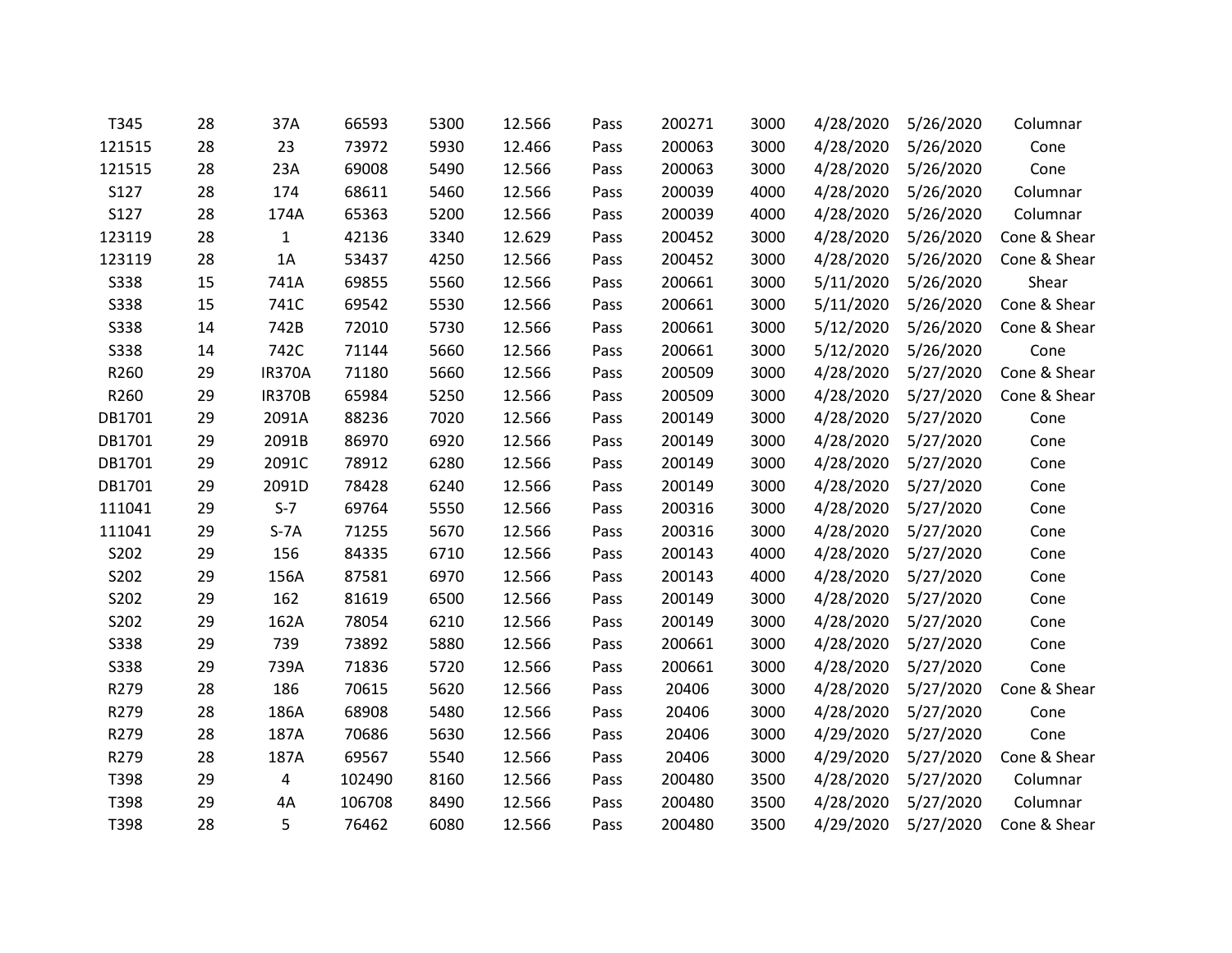| T398   | 28 | 5A             | 76291  | 6070  | 12.566 | Pass | 200480       | 3500 | 4/29/2020 | 5/27/2020 | Columnar     |
|--------|----|----------------|--------|-------|--------|------|--------------|------|-----------|-----------|--------------|
| T930   | 29 | $\overline{2}$ | 71904  | 5720  | 12.566 | Pass | 200401       | 3000 | 4/28/2020 | 5/27/2020 | Cone         |
| T930   | 29 | 2A             | 74575  | 5930  | 12.566 | Pass | 200401       | 3000 | 4/28/2020 | 5/27/2020 | Cone         |
| P230   | 29 | 1776           | 60618  | 4820  | 12.566 | Pass | 200154       | 3000 | 4/28/2020 | 5/27/2020 | Cone & Shear |
| P230   | 29 | 1776A          | 62791  | 5000  | 12.566 | Pass | 200154       | 3000 | 4/28/2020 | 5/27/2020 | Cone         |
| R078   | 28 | 82             | 82714  | 6580  | 12.566 | Pass | 200207       | 3000 | 4/29/2020 | 5/27/2020 | Cone         |
| R078   | 28 | 82A            | 84027  | 6690  | 12.566 | Pass | 200207       | 3000 | 4/29/2020 | 5/27/2020 | Cone         |
| S060   | 29 | 567            | 68299  | 5440  | 12.566 | Pass | 200715       | 3000 | 4/28/2020 | 5/27/2020 | Cone         |
| S060   | 29 | 567A           | 66581  | 5300  | 12.566 | Pass | 200715       | 3000 | 4/28/2020 | 5/27/2020 | Cone         |
| T296   | 28 | 8              | 63966  | 5090  | 12.566 | Pass | 200275       | 3000 | 4/29/2020 | 5/27/2020 | Cone         |
| T296   | 28 | 8A             | 93658  | 7450  | 12.566 | Pass | 200275       | 3000 | 4/29/2020 | 5/27/2020 | Cone         |
| 106077 | 28 | 34A            | 94966  | 7560  | 12.566 | Pass | 200286       | 3000 | 4/29/2020 | 5/27/2020 | Cone         |
| 106077 | 28 | 34A            | 97155  | 7730  | 12.566 | Pass | 200286       | 3000 | 4/29/2020 | 5/27/2020 | Shear        |
| 106077 | 28 | 35A            | 80728  | 6420  | 12.566 | Pass | 200286       | 3000 | 4/29/2020 | 5/27/2020 | Cone & Shear |
| 106077 | 28 | 35A            | 85037  | 6770  | 12.566 | Pass | 200286       | 3000 | 4/29/2020 | 5/27/2020 | Cone & Shear |
| T023   | 28 | 1A             | 58563  | 4660  | 12.566 | Pass | 200058       | 3000 | 4/29/2020 | 5/27/2020 | Cone         |
| T023   | 28 | 1A             | 66140  | 5260  | 12.566 | Pass | 200058       | 3000 | 4/29/2020 | 5/27/2020 | Cone         |
| T079   | 28 | 104A           | 75436  | 6000  | 12.566 | Pass | 200065       | 3000 | 4/29/2020 | 5/27/2020 | Cone & Shear |
| T079   | 28 | 104A           | 75406  | 6000  | 12.566 | Pass | 200065       | 3000 | 4/29/2020 | 5/27/2020 | Cone         |
| T265   | 28 | 24A            | 91675  | 7300  | 12.566 | Pass | <b>GROUT</b> | 3000 | 4/29/2020 | 5/27/2020 | Cone & Shear |
| T265   | 28 | 24A            | 87760  | 6980  | 12.566 | Pass | <b>GROUT</b> | 3000 | 4/29/2020 | 5/27/2020 | Cone & Shear |
| T342   | 28 | 1A             | 64615  | 5140  | 12.566 | Pass |              | 5000 | 4/29/2020 | 5/27/2020 | Columnar     |
| T342   | 28 | 1A             | 67848  | 5400  | 12.566 | Pass |              | 5000 | 4/29/2020 | 5/27/2020 | Cone & Shear |
| DB1801 | 28 | 41ARK          | 172330 | 13710 | 12.566 | Pass | 200734       | 1000 | 4/29/2020 | 5/27/2020 | Cone         |
| DB1801 | 28 | 41ARK          | 157552 | 12540 | 12.566 | Pass | 200734       | 1000 | 4/29/2020 | 5/27/2020 | Cone & Shear |
| T932   | 28 | 15             | 63159  | 5030  | 12.566 | Pass | 200178       | 3000 | 4/29/2020 | 5/27/2020 | Cone         |
| T932   | 28 | 15A            | 58695  | 4670  | 12.566 | Pass | 200178       | 3000 | 4/29/2020 | 5/27/2020 | Cone & Shear |
| DB1801 | 28 | 108            | 80737  | 6420  | 12.566 | Pass | 200677       | 3000 | 4/29/2020 | 5/27/2020 | Cone         |
| DB1801 | 28 | 108A           | 80309  | 6390  | 12.566 | Pass | 200677       | 3000 | 4/29/2020 | 5/27/2020 | Cone         |
| S202   | 28 | 163            | 57837  | 4590  | 12.604 | Pass | 200143       | 4000 | 4/29/2020 | 5/27/2020 | Cone & Shear |
| S202   | 28 | 163A           | 58447  | 4650  | 12.566 | Pass | 200143       | 4000 | 4/29/2020 | 5/27/2020 | Cone & Shear |
| T336   | 28 | $\overline{7}$ | 226072 | 17940 | 12.604 | Pass | 200724       | 9000 | 4/29/2020 | 5/27/2020 | Columnar     |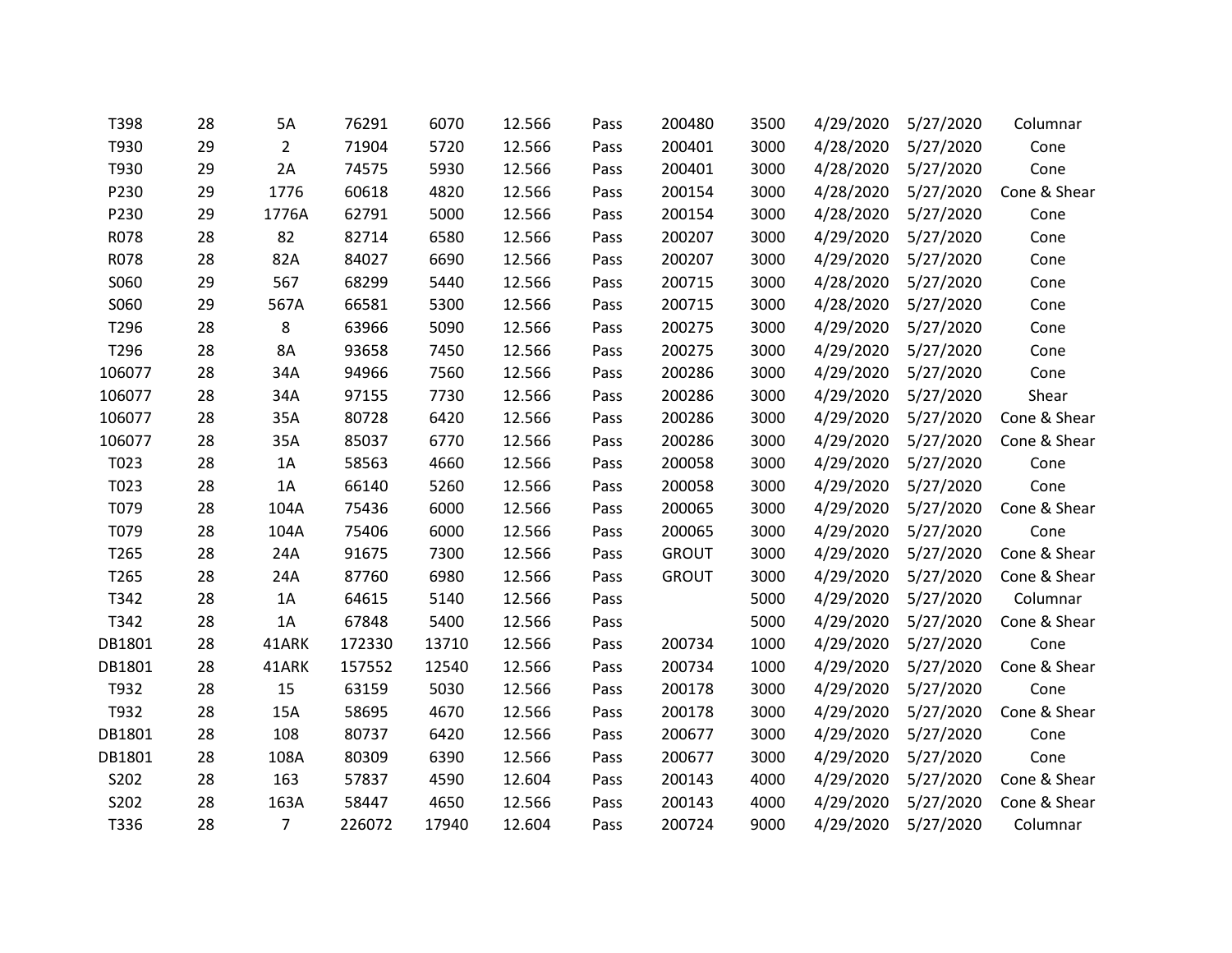| T336   | 28 | 7A             | 224711 | 17880  | 12.566 | Pass | 200724         | 9000 | 4/29/2020 | 5/27/2020 | Cone         |
|--------|----|----------------|--------|--------|--------|------|----------------|------|-----------|-----------|--------------|
| T336   | 28 | 8              | 215963 | 17190  | 12.566 | Pass | 200724         | 9000 | 4/29/2020 | 5/27/2020 | Cone         |
| T336   | 28 | 8A             | 217924 | 17340  | 12.566 | Pass | 200724         | 9000 | 4/29/2020 | 5/27/2020 | Cone         |
| T336   | 28 | 9              | 205350 | 16340  | 12.566 | Pass | 200724         | 9000 | 4/29/2020 | 5/27/2020 | Columnar     |
| T336   | 28 | 9A             | 213246 | 16970  | 12.566 | Pass | 200724         | 9000 | 4/29/2020 | 5/27/2020 | Cone         |
| DB1701 | 28 | 1373A          | 298822 | 10590  | 28.227 | Pass | 200358         | 3000 | 4/29/2020 | 5/27/2020 | Cone & Shear |
| DB1701 | 28 | 1373B          | 310331 | 10980  | 28.274 | Pass | 200358         | 3000 | 4/29/2020 | 5/27/2020 | Cone & Shear |
| P079   | 6  | 464C           | 109777 | 3880   | 28.274 | Pass | 200858         | 3000 | 5/22/2020 | 5/27/2020 | Columnar     |
| P079   | 6  | 464C           | 113355 | 4010   | 28.274 | Pass | 200858         | 3000 | 5/22/2020 | 5/27/2020 | Cone & Shear |
| P079   | 5  | 465            | 74629  | < 2640 | 28.274 | Fail | 200858         | 3000 | 5/22/2020 | 5/27/2020 | Cone & Split |
| P079   | 5  | 465B           | 79930  | < 2830 | 28.274 | Fail | 200858         | 3000 | 5/22/2020 | 5/27/2020 | Cone & Split |
| P079   | 29 | 458B           | 69416  | 5520   | 12.566 | Pass |                | 3000 | 4/28/2020 | 5/27/2020 | Cone         |
| P079   | 35 | 455B           | 75153  | 5980   | 12.566 | Pass |                | 3000 | 4/22/2020 | 5/27/2020 | Cone & Split |
| P079   | 22 | 561B           | 60066  | 4780   | 12.566 | Pass |                | 3000 | 5/5/2020  | 5/27/2020 | Cone & Shear |
| P079   | 27 | 459B           | 70398  | 5600   | 12.566 | Pass |                | 3000 | 4/30/2020 | 5/27/2020 | Cone & Shear |
| R260   | 28 | <b>IR372A</b>  | 59519  | 4740   | 12.566 | Pass | 200085         | 3000 | 4/30/2020 | 5/28/2020 | Cone & Shear |
| R260   | 28 | <b>IR372B</b>  | 66456  | 5290   | 12.566 | Pass | 200085         | 3000 | 4/30/2020 | 5/28/2020 | Cone & Shear |
| R279   | 28 | 188A           | 70382  | 5600   | 12.566 | Pass | 20406          | 3000 | 4/30/2020 | 5/28/2020 | Cone & Shear |
| R279   | 28 | 188A           | 69275  | 5510   | 12.566 | Pass | 20406          | 3000 | 4/30/2020 | 5/28/2020 | Columnar     |
| T255   | 28 | 8              | 64271  | 5110   | 12.566 | Pass | 200181         | 3000 | 4/30/2020 | 5/28/2020 | Cone         |
| T255   | 28 | 8A             | 66833  | 5320   | 12.566 | Pass | 200181         | 3000 | 4/30/2020 | 5/28/2020 | Cone         |
| T293   | 28 | 6              | 54147  | 4310   | 12.566 | Pass | <b>BAG MIX</b> | 3000 | 4/30/2020 | 5/28/2020 | Cone & Shear |
| T293   | 28 | 6A             | 53769  | 4280   | 12.566 | Pass | <b>BAG MIX</b> | 3000 | 4/30/2020 | 5/28/2020 | Cone & Shear |
| T388   | 28 | $\overline{2}$ | 65380  | 5200   | 12.566 | Pass | 200661         | 3000 | 4/30/2020 | 5/28/2020 | Cone         |
| T388   | 28 | 2A             | 64705  | 5150   | 12.566 | Pass | 200661         | 3000 | 4/30/2020 | 5/28/2020 | Cone & Shear |
| T930   | 28 | 3              | 70459  | 5610   | 12.566 | Pass | 200401         | 3000 | 4/30/2020 | 5/28/2020 | Cone & Shear |
| T930   | 28 | 3A             | 73279  | 5830   | 12.566 | Pass | 200401         | 3000 | 4/30/2020 | 5/28/2020 | Cone         |
| R260   | 28 | <b>IR372A</b>  | 65993  | 5250   | 12.566 | Pass | 200085         | 3000 | 4/30/2020 | 5/28/2020 | Cone & Shear |
| R260   | 28 | <b>IR372B</b>  | 69192  | 5510   | 12.566 | Pass | 200085         | 3000 | 4/30/2020 | 5/28/2020 | Cone         |
| P230   | 28 | 1777           | 118801 | 4220   | 28.133 | Pass | 200160         | 3000 | 4/30/2020 | 5/28/2020 | Cone         |
| P230   | 28 | 1777A          | 121928 | 4310   | 28.274 | Pass | 200160         | 3000 | 4/30/2020 | 5/28/2020 | Cone         |
| P230   | 28 | 1778           | 68213  | 5430   | 12.566 | Pass | 200382         | 4000 | 4/30/2020 | 5/28/2020 | Cone         |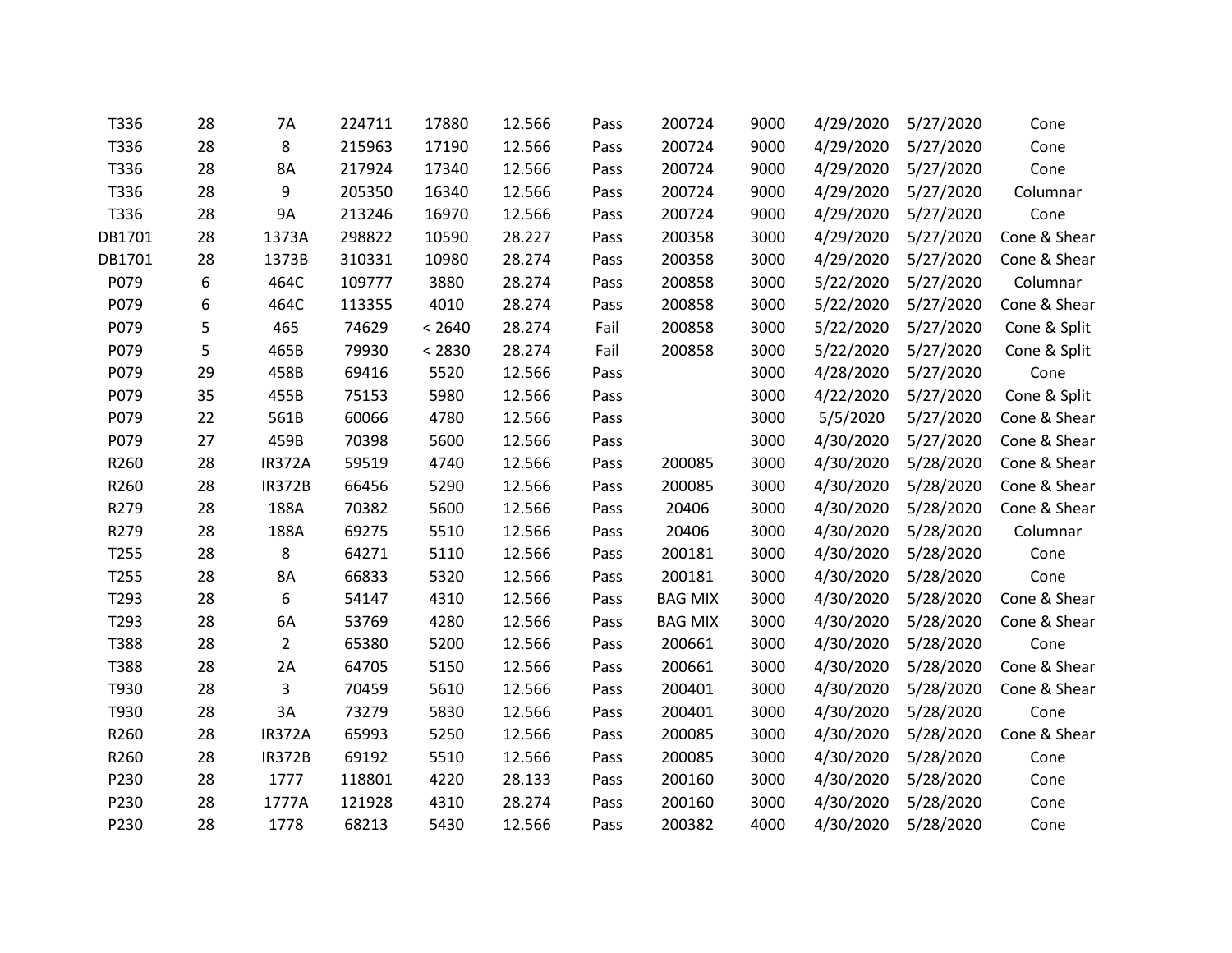| P230   | 28 | 1778A     | 66461  | 5290  | 12.566 | Pass | 200382         | 4000  | 4/30/2020 | 5/28/2020 | Cone & Shear |
|--------|----|-----------|--------|-------|--------|------|----------------|-------|-----------|-----------|--------------|
| R243   | 28 | 164       | 73794  | 5870  | 12.566 | Pass | 200527         | 3000  | 4/30/2020 | 5/28/2020 | Cone & Shear |
| R243   | 28 | 164A      | 77066  | 6130  | 12.566 | Pass | 200527         | 3000  | 4/30/2020 | 5/28/2020 | Cone & Shear |
| T062   | 28 | 28        | 64364  | 5120  | 12.566 | Pass | 200494         | 4000  | 4/30/2020 | 5/28/2020 | Cone & Shear |
| T062   | 28 | 28A       | 64038  | 5100  | 12.566 | Pass | 200494         | 4000  | 4/30/2020 | 5/28/2020 | Columnar     |
| T296   | 28 | 9         | 117741 | 9370  | 12.566 | Pass | 200275         | 3000  | 4/30/2020 | 5/28/2020 | Cone         |
| T296   | 28 | 9A        | 108262 | 8620  | 12.566 | Pass | 200275         | 3000  | 4/30/2020 | 5/28/2020 | Cone & Shear |
| U014   | 28 | 1         | 63557  | 5060  | 12.566 | Pass | 200632         | 3000  | 4/30/2020 | 5/28/2020 | Cone         |
| U014   | 28 | 1A        | 68695  | 5470  | 12.566 | Pass | 200632         | 3000  | 4/30/2020 | 5/28/2020 | Cone & Shear |
| DB1701 | 28 | 2092A     | 71646  | 5700  | 12.566 | Pass | 200149         | 3000  | 4/30/2020 | 5/28/2020 | Cone & Shear |
| DB1701 | 28 | 2092B     | 72180  | 5740  | 12.566 | Pass | 200149         | 3000  | 4/30/2020 | 5/28/2020 | Cone         |
| DB1701 | 28 | 2092C     | 106359 | 8460  | 12.566 | Pass | 200149         | 3000  | 4/30/2020 | 5/28/2020 | Cone & Shear |
| DB1701 | 28 | 2092D     | 102636 | 8170  | 12.566 | Pass | 200149         | 3000  | 4/30/2020 | 5/28/2020 | Cone         |
| R281   | 28 | 5         | 65626  | 5220  | 12.566 | Pass | 200767         | 3000  | 4/30/2020 | 5/28/2020 | Cone         |
| R281   | 28 | 5A        | 62873  | 5000  | 12.566 | Pass | 200767         | 3000  | 4/30/2020 | 5/28/2020 | Cone & Shear |
| R295   | 28 | 122A      | 77638  | 6150  | 12.623 | Pass | 200204         | 3000  | 4/30/2020 | 5/28/2020 | Cone         |
| R295   | 28 | 122A      | 77999  | 6210  | 12.566 | Pass | 200204         | 3000  | 4/30/2020 | 5/28/2020 | Cone & Shear |
| S272   | 28 | 25        | 62149  | 4940  | 12.579 | Pass | 200058         | 3000  | 4/30/2020 | 5/28/2020 | Cone         |
| S272   | 28 | 25A       | 63153  | 5030  | 12.566 | Pass | 200058         | 3000  | 4/30/2020 | 5/28/2020 | Cone         |
| T013   | 28 | 10A       | 70335  | 5600  | 12.566 | Pass | 200217         | 3000  | 4/30/2020 | 5/28/2020 | Columnar     |
| T013   | 28 | 10A       | 71521  | 5690  | 12.566 | Pass | 200217         | 3000  | 4/30/2020 | 5/28/2020 | Columnar     |
| T014   | 28 | 32A       | 92783  | 7380  | 12.566 | Pass | 200360         | 4500  | 4/30/2020 | 5/28/2020 | Cone & Shear |
| T014   | 28 | 32A       | 98134  | 7810  | 12.566 | Pass | 200360         | 4500  | 4/30/2020 | 5/28/2020 | Cone         |
| T014   | 28 | 33A       | 103127 | 8160  | 12.636 | Pass | 200360         | 4500  | 4/30/2020 | 5/28/2020 | Cone & Shear |
| T014   | 28 | 33A       | 100716 | 8010  | 12.566 | Pass | 200360         | 4500  | 4/30/2020 | 5/28/2020 | Cone & Shear |
| T238   | 28 | <b>9A</b> | 57227  | 4550  | 12.566 | Pass | <b>BAG MIX</b> | 3000  | 4/30/2020 | 5/28/2020 | Cone & Shear |
| T238   | 28 | <b>9A</b> | 53545  | 4260  | 12.566 | Pass | <b>BAG MIX</b> | 3000  | 4/30/2020 | 5/28/2020 | Cone & Shear |
| DB1801 | 28 | 7ARB      | 126793 | 10090 | 12.566 | Pass | 200031         | 10000 | 4/30/2020 | 5/28/2020 | Cone & Shear |
| DB1801 | 28 | 7ARB      | 143589 | 11430 | 12.566 | Pass | 200031         | 10000 | 4/30/2020 | 5/28/2020 | Cone         |
| 122627 | 28 | 57        | 76675  | 6100  | 12.579 | Pass | 200401         | 3000  | 4/30/2020 | 5/28/2020 | Cone         |
| 122627 | 28 | 57A       | 77453  | 6160  | 12.566 | Pass | 200401         | 3000  | 4/30/2020 | 5/28/2020 | Cone         |
| 160132 | 28 | 17        | 55546  | 4420  | 12.566 | Pass | 200275         | 3000  | 4/30/2020 | 5/28/2020 | Columnar     |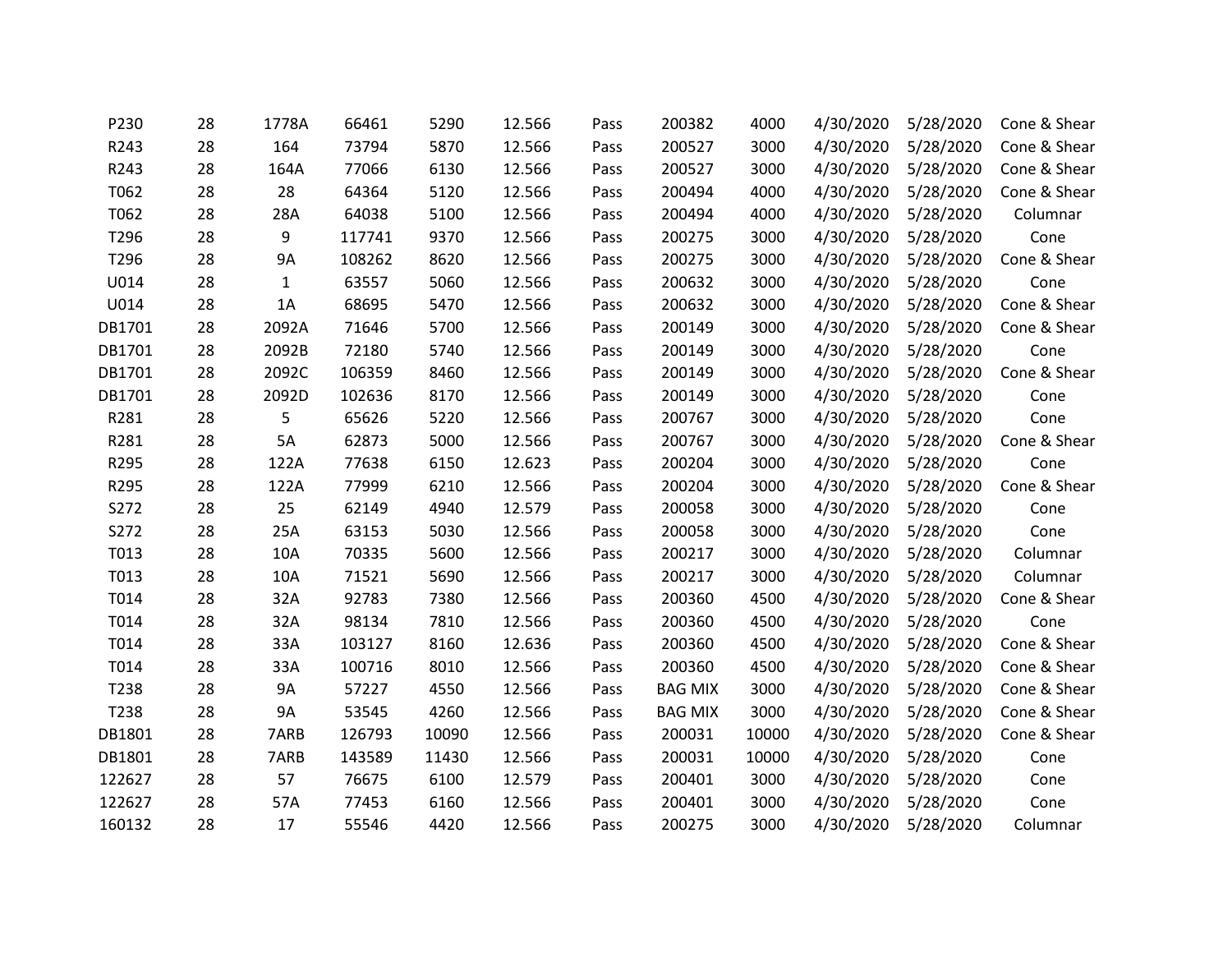| 160132  | 28             | 17A               | 64508 | 5130 | 12.566 | Pass | 200275 | 3000 | 4/30/2020 | 5/28/2020 | Shear        |
|---------|----------------|-------------------|-------|------|--------|------|--------|------|-----------|-----------|--------------|
| T932    | 28             | 16                | 68714 | 5470 | 12.566 | Pass | 200178 | 3000 | 4/30/2020 | 5/28/2020 | Cone & Shear |
| T932    | 28             | 16A               | 53433 | 4250 | 12.566 | Pass | 200178 | 3000 | 4/30/2020 | 5/28/2020 | Columnar     |
| DB1801  | 28             | 110               | 95765 | 7620 | 12.566 | Pass | 200170 | 3000 | 4/30/2020 | 5/28/2020 | Cone & Shear |
| DB1801  | 28             | 110A              | 97554 | 7760 | 12.566 | Pass | 200170 | 3000 | 4/30/2020 | 5/28/2020 | Columnar     |
| DB1801  | 28             | 111               | 65930 | 5240 | 12.585 | Pass | 200677 | 3000 | 4/30/2020 | 5/28/2020 | Columnar     |
| DB1801  | 28             | 111A              | 62145 | 4950 | 12.566 | Pass | 200677 | 3000 | 4/30/2020 | 5/28/2020 | Cone & Shear |
| T345    | 28             | 38A               | 56205 | 4470 | 12.566 | Pass | 200271 | 3000 | 4/30/2020 | 5/28/2020 | Cone & Shear |
| T345    | 28             | 38A               | 58161 | 4630 | 12.566 | Pass | 200271 | 3000 | 4/30/2020 | 5/28/2020 | Columnar     |
| 121515  | 28             | 24                | 55209 | 4390 | 12.566 | Pass | 200063 | 3000 | 4/30/2020 | 5/28/2020 | Columnar     |
| 121515  | 28             | 24A               | 56344 | 4480 | 12.566 | Pass | 200063 | 3000 | 4/30/2020 | 5/28/2020 | Cone         |
| S202    | 28             | 164               | 52855 | 4210 | 12.566 | Pass | 200753 | 4000 | 4/30/2020 | 5/28/2020 | Columnar     |
| S202    | 28             | 164A              | 53817 | 4280 | 12.566 | Pass | 200753 | 4000 | 4/30/2020 | 5/28/2020 | Cone & Shear |
| S202    | 28             | 165               | 68695 | 5470 | 12.566 | Pass | 200753 | 4000 | 4/30/2020 | 5/28/2020 | Cone & Shear |
| S202    | 28             | 165A              | 68884 | 5480 | 12.566 | Pass | 200753 | 4000 | 4/30/2020 | 5/28/2020 | Columnar     |
| DB1801  | 28             | 109               | 60920 | 4850 | 12.566 | Pass | 200677 | 3000 | 4/30/2020 | 5/28/2020 | Columnar     |
| DB1801  | 28             | 109A              | 60550 | 4820 | 12.566 | Pass | 200677 | 3000 | 4/30/2020 | 5/28/2020 | Cone & Shear |
| 1231192 | 28             | $\overline{2}$    | 51017 | 4060 | 12.566 | Pass | 200452 | 3000 | 4/30/2020 | 5/28/2020 | Cone & Shear |
| 1231192 | 28             | 2A                | 47519 | 3780 | 12.566 | Pass | 200452 | 3000 | 4/30/2020 | 5/28/2020 | Cone & Shear |
| R273    | 14             | <b>D11B</b>       | 76203 | 6060 | 12.566 | Pass | 200258 | 4000 | 5/14/2020 | 5/28/2020 | Cone         |
| R273    | 14             | D12B              | 75460 | 6000 | 12.566 | Pass | 200258 | 4000 | 5/14/2020 | 5/28/2020 | Cone         |
| R273    | 14             | D13B              | 75352 | 6000 | 12.566 | Pass | 200258 | 4000 | 5/14/2020 | 5/28/2020 | Cone         |
| R273    | 14             | D14B              | 68819 | 5480 | 12.566 | Pass | 200258 | 4000 | 5/14/2020 | 5/28/2020 | Cone & Shear |
| R273    | 14             | D <sub>15</sub> B | 73721 | 5870 | 12.566 | Pass | 200258 | 4000 | 5/14/2020 | 5/28/2020 | Cone & Shear |
| R273    | 14             | D16B              | 74541 | 5930 | 12.566 | Pass | 200258 | 4000 | 5/14/2020 | 5/28/2020 | Cone & Shear |
| R273    | $\overline{7}$ | 160B              | 52925 | 4210 | 12.566 | Pass | 200256 | 3000 | 5/21/2020 | 5/28/2020 | Cone         |
| R295    | 28             | 123A              | 66389 | 5280 | 12.566 | Pass | 200204 | 3000 | 5/1/2020  | 5/29/2020 | Cone         |
| R295    | 28             | 123A              | 64717 | 5150 | 12.566 | Pass | 200204 | 3000 | 5/1/2020  | 5/29/2020 | Columnar     |
| T023    | 28             | 2A                | 77581 | 6170 | 12.566 | Pass | 200210 | 3000 | 5/1/2020  | 5/29/2020 | Cone         |
| T023    | 28             | 2A                | 74039 | 5890 | 12.566 | Pass | 200210 | 3000 | 5/1/2020  | 5/29/2020 | Cone         |
| S060    | 28             | 568               | 84876 | 6710 | 12.648 | Pass | 200715 | 3000 | 5/1/2020  | 5/29/2020 | Cone         |
| S060    | 28             | 568A              | 84799 | 6750 | 12.566 | Pass | 200715 | 3000 | 5/1/2020  | 5/29/2020 | Columnar     |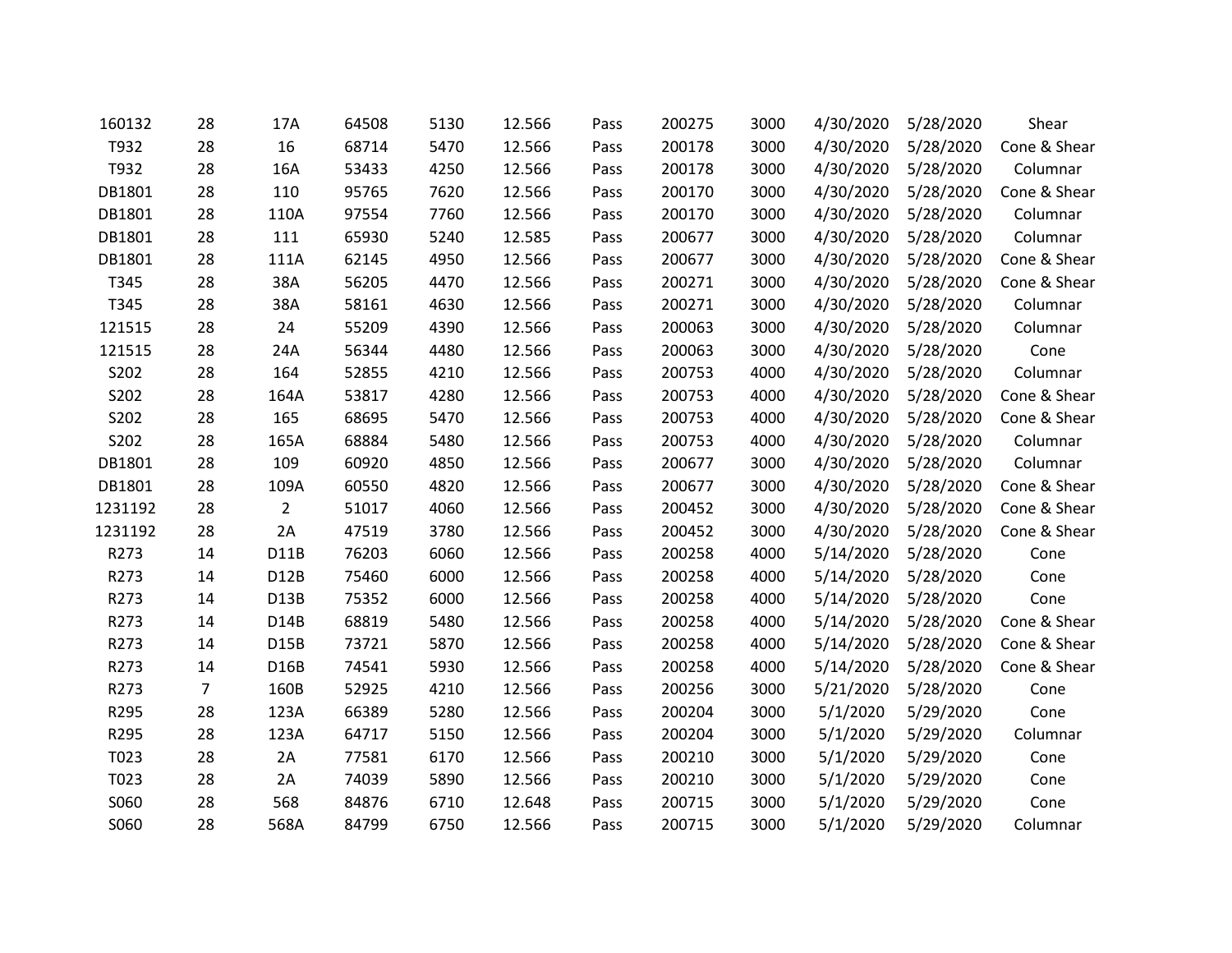| T930        | 28 | 4              | 59710 | 4720 | 12.642 | Pass | 200401 | 3000 | 5/1/2020 | 5/29/2020 | Cone         |
|-------------|----|----------------|-------|------|--------|------|--------|------|----------|-----------|--------------|
| T930        | 28 | 4A             | 60987 | 4850 | 12.566 | Pass | 200401 | 3000 | 5/1/2020 | 5/29/2020 | Cone         |
| R260        | 28 | <b>IR373A</b>  | 61774 | 4900 | 12.598 | Pass | 200509 | 3000 | 5/1/2020 | 5/29/2020 | Columnar     |
| R260        | 28 | <b>IR373B</b>  | 62060 | 4940 | 12.566 | Pass | 200509 | 3000 | 5/1/2020 | 5/29/2020 | Cone & Shear |
| 160132      | 28 | 16             | 42957 | 3420 | 12.566 | Pass | 200275 | 3000 | 5/1/2020 | 5/29/2020 | Shear        |
| 160132      | 28 | 16A            | 38094 | 3030 | 12.566 | Pass | 200275 | 3000 | 5/1/2020 | 5/29/2020 | Cone & Split |
| R243        | 28 | 165            | 74483 | 5930 | 12.566 | Pass | 200527 | 3000 | 5/1/2020 | 5/29/2020 | Cone & Shear |
| R243        | 28 | 165A           | 73896 | 5880 | 12.566 | Pass | 200527 | 3000 | 5/1/2020 | 5/29/2020 | Cone         |
| T336        | 28 | 13             | 63345 | 5040 | 12.566 | Pass | 200641 | 3000 | 5/1/2020 | 5/29/2020 | Cone & Shear |
| T336        | 28 | 13A            | 58838 | 4680 | 12.566 | Pass | 200641 | 3000 | 5/1/2020 | 5/29/2020 | Cone & Shear |
| U014        | 28 | $\overline{2}$ | 53430 | 4250 | 12.566 | Pass | 200632 | 3000 | 5/1/2020 | 5/29/2020 | Columnar     |
| U014        | 28 | 2A             | 55671 | 4430 | 12.566 | Pass | 200632 | 3000 | 5/1/2020 | 5/29/2020 | Columnar     |
| DB1701      | 28 | 692A           | 70754 | 5630 | 12.566 | Pass | 200695 | 3000 | 5/1/2020 | 5/29/2020 | Columnar     |
| DB1701      | 28 | 692B           | 67885 | 5400 | 12.566 | Pass | 200695 | 3000 | 5/1/2020 | 5/29/2020 | Cone         |
| DB1701      | 28 | 799A           | 88320 | 7030 | 12.566 | Pass | 200149 | 3000 | 5/1/2020 | 5/29/2020 | Columnar     |
| DB1701      | 28 | 799B           | 86359 | 6870 | 12.566 | Pass | 200149 | 3000 | 5/1/2020 | 5/29/2020 | Columnar     |
| 106077      | 28 | 36A            | 77152 | 6140 | 12.566 | Pass | 200286 | 3000 | 5/1/2020 | 5/29/2020 | Cone & Split |
| 106077      | 28 | 36A            | 82124 | 6540 | 12.566 | Pass | 200286 | 3000 | 5/1/2020 | 5/29/2020 | Cone         |
| Q029        | 28 | 495-A          | 69940 | 5570 | 12.566 | Pass | 200368 | 4000 | 5/1/2020 | 5/29/2020 | Cone         |
| Q029        | 28 | 495-A          | 68058 | 5420 | 12.566 | Pass | 200368 | 4000 | 5/1/2020 | 5/29/2020 | Cone         |
| Q029        | 28 | 496-A          | 73331 | 5840 | 12.566 | Pass | 200368 | 4000 | 5/1/2020 | 5/29/2020 | Cone & Shear |
| Q029        | 28 | 496-A          | 75783 | 6030 | 12.566 | Pass | 200368 | 4000 | 5/1/2020 | 5/29/2020 | Cone         |
| S009        | 28 | 23A            | 77785 | 6190 | 12.566 | Pass | 200206 | 3000 | 5/1/2020 | 5/29/2020 | Columnar     |
| S009        | 28 | 23A            | 73968 | 5890 | 12.566 | Pass | 200206 | 3000 | 5/1/2020 | 5/29/2020 | Cone & Shear |
| <b>S258</b> | 28 | 25             | 66817 | 5320 | 12.566 | Pass | 200210 | 3000 | 5/1/2020 | 5/29/2020 | Cone         |
| <b>S258</b> | 28 | 25A            | 70503 | 5610 | 12.566 | Pass | 200210 | 3000 | 5/1/2020 | 5/29/2020 | Cone & Shear |
| T023        | 28 | 2Z             | 78222 | 6220 | 12.566 | Pass | 200210 | 3000 | 5/1/2020 | 5/29/2020 | Cone & Shear |
| T023        | 28 | 2Z             | 75536 | 6010 | 12.566 | Pass | 200210 | 3000 | 5/1/2020 | 5/29/2020 | Cone & Shear |
| T079        | 28 | 105A           | 63989 | 5090 | 12.566 | Pass | 200065 | 3000 | 5/1/2020 | 5/29/2020 | Cone         |
| T079        | 28 | 105A           | 59689 | 4750 | 12.566 | Pass | 200065 | 3000 | 5/1/2020 | 5/29/2020 | Cone & Shear |
| T343        | 28 | 8A             | 83013 | 6610 | 12.566 | Pass | 200322 | 4000 | 5/1/2020 | 5/29/2020 | Columnar     |
| T343        | 28 | <b>8A</b>      | 78010 | 6210 | 12.566 | Pass | 200322 | 4000 | 5/1/2020 | 5/29/2020 | Cone & Shear |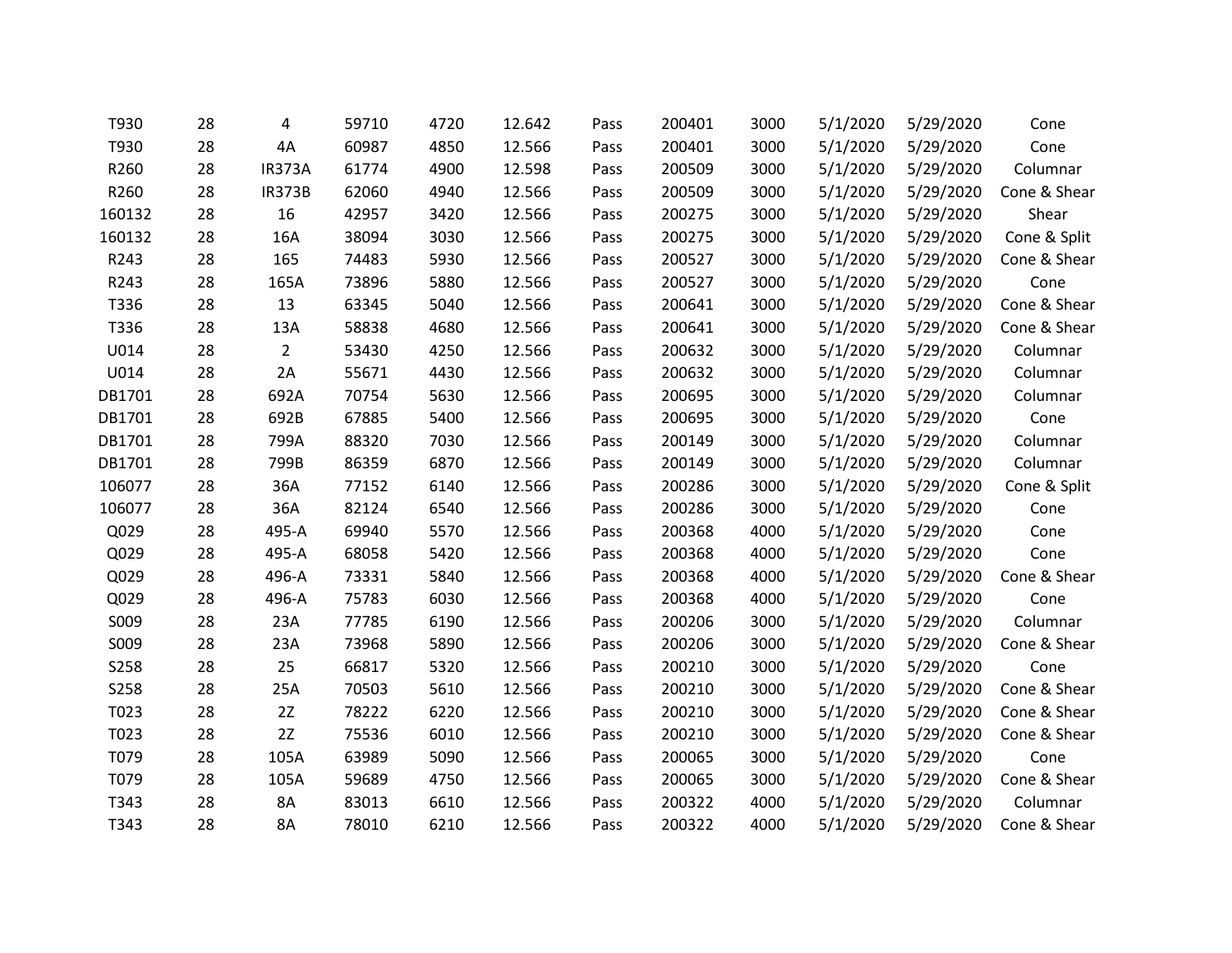| DB1801      | 28             | 42ARK           | 165484 | 13170 | 12.566 | Pass | 200734 | 10000 | 5/1/2020  | 5/29/2020 | Cone         |
|-------------|----------------|-----------------|--------|-------|--------|------|--------|-------|-----------|-----------|--------------|
| DB1801      | 28             | 42ARK           | 185534 | 14760 | 12.566 | Pass | 200734 | 10000 | 5/1/2020  | 5/29/2020 | Cone         |
| R273        | 28             | D <sub>10</sub> | 65475  | 5210  | 12.566 | Pass | 200258 | 4000  | 5/1/2020  | 5/29/2020 | Cone         |
| R273        | 28             | <b>D10A</b>     | 66415  | 5290  | 12.566 | Pass | 200258 | 4000  | 5/1/2020  | 5/29/2020 | Cone         |
| DB1801      | 28             | 112             | 56140  | 4470  | 12.566 | Pass | 200677 | 3000  | 5/1/2020  | 5/29/2020 | Cone & Shear |
| DB1801      | 28             | 112A            | 54220  | 4310  | 12.566 | Pass | 200677 | 3000  | 5/1/2020  | 5/29/2020 | Columnar     |
| DB1801      | 28             | 114             | 65104  | 5180  | 12.566 | Pass | 200677 | 3000  | 5/1/2020  | 5/29/2020 | Cone & Shear |
| DB1801      | 28             | 114A            | 62129  | 4940  | 12.566 | Pass | 200677 | 3000  | 5/1/2020  | 5/29/2020 | Columnar     |
| S202        | 28             | 166             | 66937  | 5300  | 12.629 | Pass | 200149 | 3000  | 5/1/2020  | 5/29/2020 | Cone         |
| S202        | 28             | 166A            | 61560  | 4900  | 12.566 | Pass | 200149 | 3000  | 5/1/2020  | 5/29/2020 | Cone & Shear |
| T336        | 28             | 10              | 207853 | 16540 | 12.566 | Pass | 200724 | 9000  | 5/1/2020  | 5/29/2020 | Cone & Shear |
| T336        | 28             | 10A             | 218072 | 17350 | 12.566 | Pass | 200724 | 9000  | 5/1/2020  | 5/29/2020 | Cone         |
| T336        | 28             | 11              | 211712 | 16850 | 12.566 | Pass | 200724 | 9000  | 5/1/2020  | 5/29/2020 | Cone         |
| T336        | 28             | 11A             | 211256 | 16810 | 12.566 | Pass | 200724 | 9000  | 5/1/2020  | 5/29/2020 | Cone         |
| T336        | 28             | 12              | 200337 | 15940 | 12.566 | Pass | 200724 | 9000  | 5/1/2020  | 5/29/2020 | Columnar     |
| T336        | 28             | 12A             | 207686 | 16530 | 12.566 | Pass | 200724 | 9000  | 5/1/2020  | 5/29/2020 | Cone         |
| DB1801      | 28             | 115             | 71041  | 5630  | 12.61  | Pass | 200170 | 3000  | 5/1/2020  | 5/29/2020 | Cone         |
| DB1801      | 28             | 115A            | 73439  | 5840  | 12.566 | Pass | 200170 | 3000  | 5/1/2020  | 5/29/2020 | Cone         |
| DB1801      | 28             | 116             | 84135  | 6700  | 12.566 | Pass | 200575 | 3000  | 5/1/2020  | 5/29/2020 | Cone & Shear |
| DB1801      | 28             | 116A            | 90680  | 7220  | 12.566 | Pass | 200575 | 3000  | 5/1/2020  | 5/29/2020 | Cone         |
| 123119      | 28             | 3               | 50433  | 3990  | 12.629 | Pass | 200542 | 3000  | 5/1/2020  | 5/29/2020 | Cone & Split |
| 123119      | 28             | 3A              | 51762  | 4120  | 12.566 | Pass | 200542 | 3000  | 5/1/2020  | 5/29/2020 | Cone         |
| R273        | $\overline{7}$ | 162B            | 65375  | 5200  | 12.566 | Pass | 200256 | 3000  | 5/22/2020 | 5/29/2020 | Cone & Split |
| R279        | 14             | 189B            | 71907  | 5720  | 12.566 | Pass | 200409 | 4500  | 5/15/2020 | 5/29/2020 | Cone         |
| R279        | 14             | 189B            | 67675  | 5390  | 12.566 | Pass | 200409 | 4500  | 5/15/2020 | 5/29/2020 | Columnar     |
| R279        | 14             | 190B            | 70819  | 5640  | 12.566 | Pass | 200409 | 4500  | 5/15/2020 | 5/29/2020 | Cone & Shear |
| R279        | 14             | 190B            | 72313  | 5750  | 12.566 | Pass | 200409 | 4500  | 5/15/2020 | 5/29/2020 | Cone & Shear |
| R279        | 10             | 191B            | 71078  | 5660  | 12.566 | Pass | 200409 | 4500  | 5/19/2020 | 5/29/2020 | Cone         |
| R279        | 10             | 191B            | 74336  | 5920  | 12.566 | Pass | 200409 | 4500  | 5/19/2020 | 5/29/2020 | Cone         |
| <b>S338</b> | 16             | 743B            | 72660  | 5780  | 12.566 | Pass | 200661 | 3000  | 5/13/2020 | 5/29/2020 | Cone & Shear |
| <b>S338</b> | 16             | 743C            | 70569  | 5620  | 12.566 | Pass | 200661 | 3000  | 5/13/2020 | 5/29/2020 | Cone & Shear |
| <b>S338</b> | 15             | 744B            | 66513  | 5290  | 12.566 | Pass | 200661 | 3000  | 5/14/2020 | 5/29/2020 | Cone & Shear |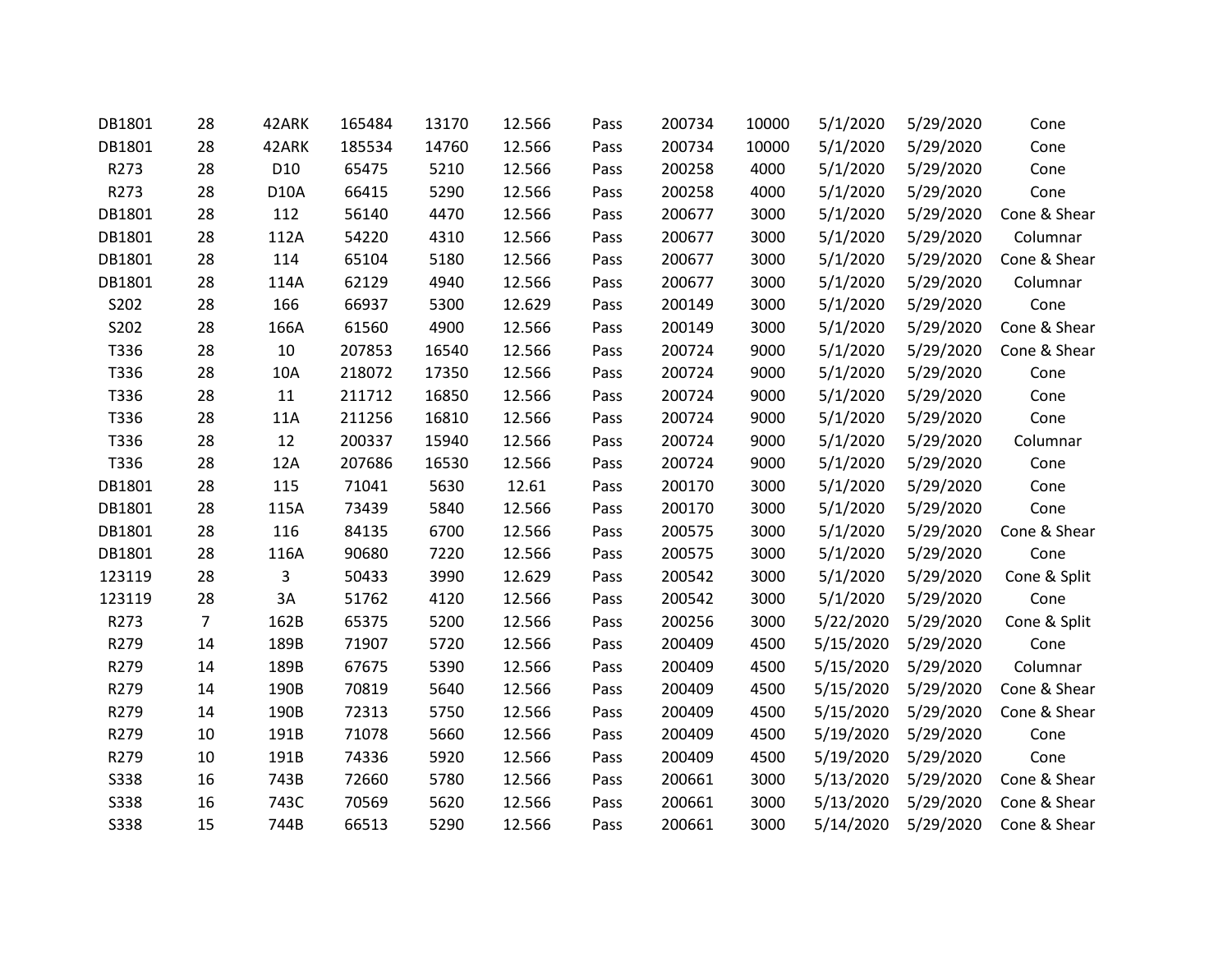| <b>S338</b> | 15             | 744C     | 67804  | 5400  | 12.566 | Pass | 200661 | 3000     | 5/14/2020                                                                                       | 5/29/2020 | Columnar                |
|-------------|----------------|----------|--------|-------|--------|------|--------|----------|-------------------------------------------------------------------------------------------------|-----------|-------------------------|
| <b>S338</b> | 14             | 745B     | 50506  | 4020  | 12.566 | Pass | 200661 | 3000     | 5/15/2020                                                                                       | 5/29/2020 | Cone & Shear            |
| <b>S338</b> | 14             | 745C     | 51127  | 4070  | 12.566 | Pass | 200661 | 3000     | 5/15/2020                                                                                       | 5/29/2020 | Cone & Shear            |
| Q029        | 28             | 494-A    | 77606  | 6180  | 12.566 | Pass | 200368 | 4000     | 5//1/20                                                                                         | 5/29/2020 | Cone                    |
| Q029        | 28             | 494-A    | 86730  | 6900  | 12.566 | Pass | 200368 | 4000     | 5//1/20                                                                                         | 5/29/2020 | Cone                    |
| P079        | 14             | 462B     | 40853  | 3250  | 12.566 | Pass | 200260 | 3000     | 5/15/2020                                                                                       | 5/29/2020 | Cone & Shear            |
| T284        | 18 HOUR        | 6B       | 88802  | 7070  | 12.566 | Pass | 200846 | 4000     | 5/28/2020                                                                                       | 5/29/2020 | Cone & Shear            |
| T284        | 18 HOUR        | 6C       | 86998  | 6920  | 12.566 | Pass | 200846 | 4000     | 5/28/2020                                                                                       | 5/29/2020 | Cone                    |
| S359        | 18HR           | 22B      | 119614 | 4230  | 28.274 | Pass | 200526 | 3000     | 5/30/2020                                                                                       | 5/31/2020 | Cone                    |
| S359        | 18HR           | 22C      | 106298 | 3760  | 28.274 | Pass | 200526 | 3000     | 5/30/2020                                                                                       | 5/31/2020 | Cone                    |
| S359        | 22HR           | 23B      | 61077  | 4860  | 12.566 | Pass | 200136 | 3000     | 5/30/2020                                                                                       | 5/31/2020 | Cone                    |
| S359        | 22HR           | 23C      | 62988  | 5010  | 12.566 | Pass | 200136 | 3000     | 5/30/2020                                                                                       | 5/31/2020 | Cone                    |
| T284        | 18HR           | 7B       | 79017  | 6290  | 12.566 | Pass | 200846 | 4000     | 5/29/2020                                                                                       | 5/31/2020 | Cone & Shear            |
| T284        | 18HR           | 7C       | 83567  | 6650  | 12.566 | Pass | 200846 | 4000     | 5/29/2020                                                                                       | 5/31/2020 | Cone & Shear            |
|             |                |          |        |       |        |      |        |          | The Following Cylinders Not Were Broken At The HQ Lab But Rather A Regional Lab Due To Covid-19 |           |                         |
| Contract    | Age            | Cylinder | LBF    | PSI   | Area   | P/F  | Design | Required | Made                                                                                            | Tested    | Fracture                |
|             |                |          |        |       | 12.57  | Pass | 200822 | 3000     | 5/19/2020                                                                                       | 5/26/2020 |                         |
| U078        | $\overline{7}$ | 2B       | 57020  | 4538  |        |      |        |          |                                                                                                 |           |                         |
| <b>U078</b> | 7              | 2C       | 51640  | 4109  | 12.57  | Pass | 200822 | 3000     | 5/19/2020                                                                                       | 5/26/2020 |                         |
| T393        | 28             | 11       | 88714  | 7060  | 12.57  | Pass | 200559 | 3000     | 4/24/2020                                                                                       | 5/22/2020 | <b>SHEAR</b>            |
| T393        | 28             | 11A      | 85608  | 6810  | 12.57  | Pass | 200559 | 3000     | 4/24/2020                                                                                       | 5/22/2020 | COLUMNAR                |
| T922        | 28             | 16       | 82132  | 6540  | 12.57  | Pass | 200346 | 3000     | 4/24/2020                                                                                       | 5/22/2020 | <b>CONE &amp; SHEAR</b> |
| T922        | 28             | 16A      | 77767  | 6190  | 12.57  | Pass | 200346 | 3000     | 4/24/2020                                                                                       | 5/22/2020 | <b>SHEAR</b>            |
| S285        | 28             | 76       | 47225  | 3742  | 12.57  | Pass | 200449 | 3000     | 4/24/2020                                                                                       | 5/22/2020 |                         |
| S285        | 28             | 76A      | 50318  | 4003  | 12.57  | Pass | 200449 | 3000     | 4/24/2020                                                                                       | 5/22/2020 |                         |
| T016        | 28             | 100      | 89410  | 7115  | 12.57  | Pass | 200297 | 3000     | 4/24/2020                                                                                       | 5/22/2020 | <b>SHEAR</b>            |
| T016        | 28             | 100A     | 90653  | 7214  | 12.57  | Pass | 200297 | 3000     | 4/24/2020                                                                                       | 5/22/2020 | <b>SHEAR</b>            |
| U037        | 28             | 7        | 79722  | 6340  | 12.57  | Pass | 200517 | 3000     | 4/29/2020                                                                                       | 5/27/2020 | CONE                    |
| U037        | 28             | 7A       | 76616  | 6100  | 12.57  | Pass | 200517 | 3000     | 4/29/2020                                                                                       | 5/27/2020 | <b>SHEAR</b>            |
| T393        | 28             | 12       | 99544  | 7920  | 12.57  | Pass | 200298 | 3000     | 4/30/2020                                                                                       | 5/27/2020 | CONE                    |
| T393        | 28             | 12A      | 94983  | 7560  | 12.57  | Pass | 200298 | 3000     | 4/30/2020                                                                                       | 5/27/2020 | COLUMNAR                |
| <b>CPI</b>  | 28             | 23M      | 458677 | 12630 | 12.57  | Pass | 200372 | 9000     | 4/29/2020                                                                                       | 5/27/2020 | CONE                    |
| <b>CPI</b>  | 28             | 23M      | 160296 | 12760 | 12.57  | Pass | 200372 | 9000     | 4/29/2020                                                                                       | 5/27/2020 | <b>CONE &amp; SPLIT</b> |